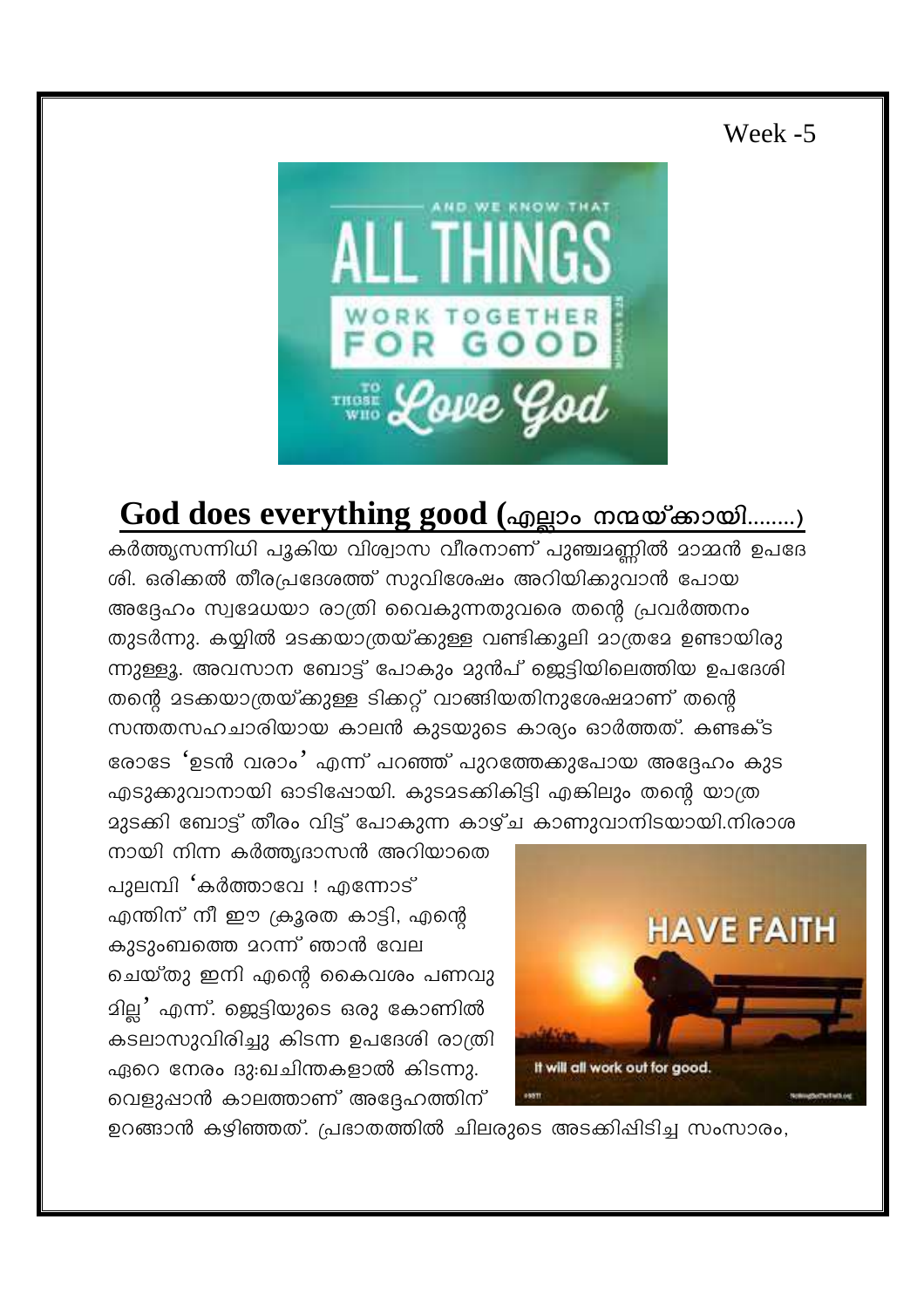ചിലരുടെ നിലവിളി ഇവയാണ് അദ്ദേഹത്തിനെ ഉണർത്തിയത്.കാര്യം തിര ക്കിയ ഉപദേശി ഞെട്ടിക്കുന്ന ഒരു വാർത്തയാണ് കേട്ടത്. തലേന്ന് രാത്രി അവസാനമായി അവിടെനിന്നു പോയ ബോട്ട് പല്ലനയാറ്റിൽ മുങ്ങിഷോയി രിക്കുന്നു. 'രക്ഷകൻ' എന്ന പേരിലുള്ള ആ ബോട്ടിലെ യാത്രക്കാരെല്ലാം <u> ദരണത്തിനിരകളായിത്തീർന്നു. യാത്രക്കാരിൽ ഒരാളായിരുന്നു ദഹാനായി</u> നാം ബഹുമാനിക്കുന്ന മഹാകവി കുമാരനാശാൻ . അഷോഴാണ് ഉപദേശി തന്റെ രക്ഷകനായ ക്രിസ്തുവിന്റെ കരുതൽ മനസ്സിലാക്കിയത്. കർത്താവേ ! അങ്ങയെ വേദനിപ്പിച്ച ചോദ്യം ചോദിച്ച ഈ എളിയവനോട് ക്ഷമിക്കേണമേ എന്ന് തീർച്ചയായും പ്രാർത്ഥിച്ചുകാണും. കുട മറക്കുവാൻ സഹായിച്ചതും, കുട നഷ്ടമാകാതെ മടക്കിതന്നതും, അതുമായി വന്ന ഷോൾ ബോട്ടുപോയതും തന്റെ രക്ഷകൻ തന്റെ ജീവന്റെ കരുതലിനായി ഒരുക്കിയതായിരുന്നു എന്ന് അദ്ദേഹം മനസ്സിലാക്കി. എല്ലാം നന്മയ്ക്കായി ചെയ്യുന്നവനാണ് നമ്മുടെ ദൈവം.

യോസഫിന്റെ ജീവിതം എല്ലാം നന്മയ്ക്കായി ചെയ്യുന്ന ദൈവത്തിന്റെ പ്രവർത്തി വ്യക്തമാക്കുന്നു. പിതാവായ യാക്കോബ് യോസഫിനു നൽകിയ വിശേഷ വസ്ത്രം മാത്രമല്ല അവൻ കണ്ട സ്വപ്നങ്ങളും അവന്റെ സഹോദരൻമാരെ അസൂയാലുക്കളാക്കി.നമ്മുടെ ജീവിതത്തിൽ നടക്കുന്ന ചില സംഭവങ്ങൾ സ്വപ്നത്തിൽ ചിലരെ ദൈവം കാണിക്കും . ഇതാണ് യോസഫിന്റെ ജീവിതത്തിലും നടന്നത്. അസൂയാലുക്കളായ സഹോദ രൻമാർക്ക് സമാധാനമായി അവനോട് സംസാരിഷാൻ പോലും കഴിഞ്ഞി 읪.

Read ---- ഉല്പത്തി (37:1-11)

സ്വപ്നക്കാരനായ പതിനേഴുവയസ്സുകാരനെ കൊല്ലുവാൻ ആലോചിച്ച ഷോൾ രക്ഷിക്കുവാൻ സഹോദരനായ രൂബേനെ ദൈവം ഒരുക്കി (ഉല്പ:37:21).പൊട്ടക്കിണറ്റിൽ ഇവർ ഇട്ട ബാലനെ രക്ഷിഷാൻ മറ്റൊരു സഹോദരനായ യെഹൂദയെ ഒരുക്കി. യിശ്മായേല്യ കച്ചവടക്കാരെ അവിടെ കൊണ്ടുവന്നതും ഇരുപതു വെള്ളിക്കാശിന് സഹോദരങ്ങൾ യോസഫിനെ വിറ്റതും ആ കച്ചവടക്കാരോടൊപ്പം അവനെ മിസ്രേമിലെ ത്തിക്കുവാനായിരുന്നു. പൊത്തീഫറിന് വിറ്റ അവൻ തുടർന്ന് കാരാഗ്രഹ ത്തിലെത്തിയതും ദൈവീക പദ്ധതിയായിരുന്നു.ദൈവം തിരഞ്ഞെടുത്ത വൻ എവിടെ ആയാലും ദൈവം അവനോടുകൂടെയുണ്ട്. പ്രതികൂലങ്ങൾ സ്വപ്നം തകർക്കുവാൻ യോസഫ് അനുവദിച്ചില്ല.

കാരാഗ്രഹവാസത്തിൽ സ്വപ്നവ്യാഖ്യാനം എന്ന ഒരു പുതിയ പാഠം ദൈവം പരിശീലിഷിച്ചു. അത് ജയിലിന്റെ പുറത്തേക്കുള്ള വഴി അവന്